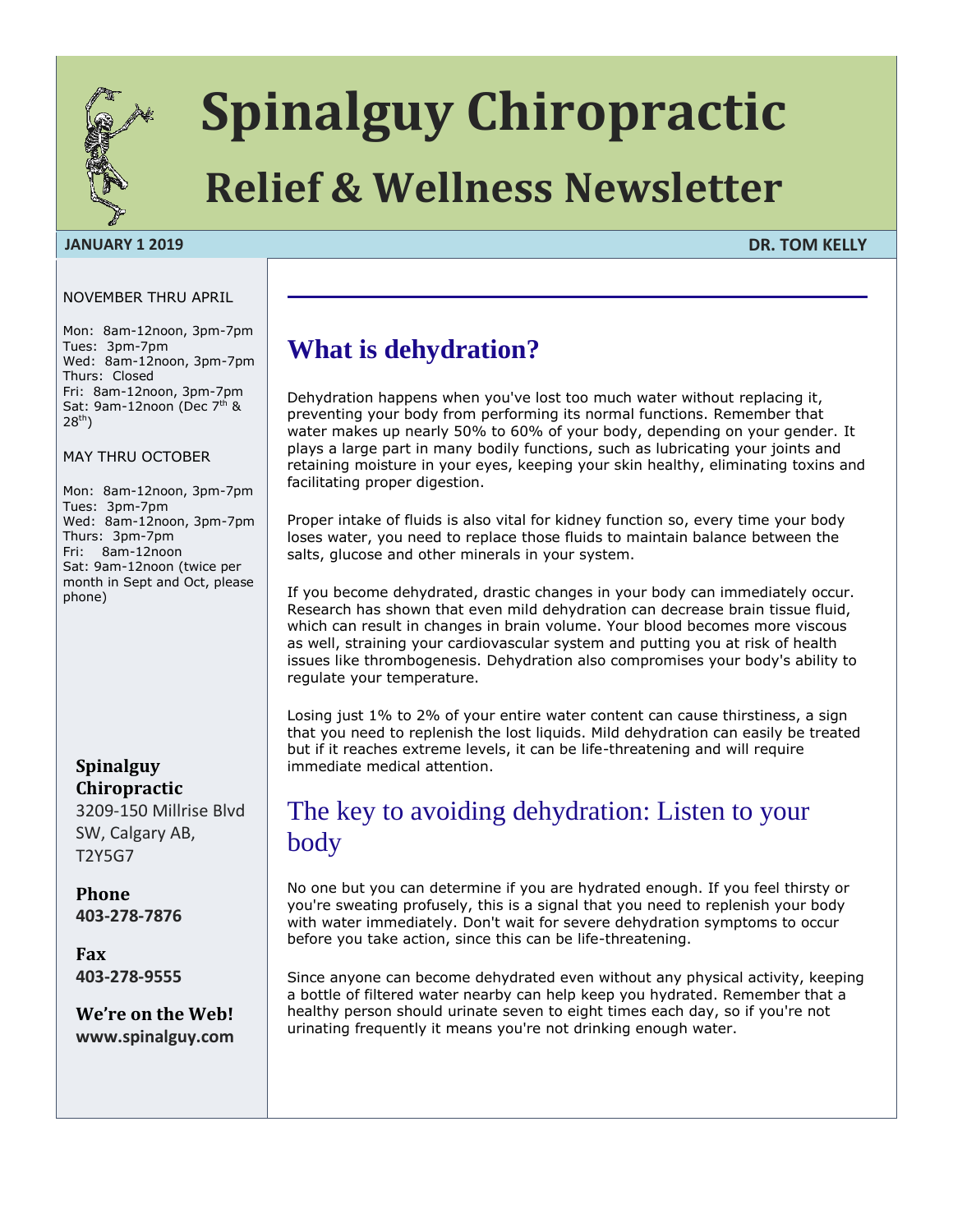## *Did you know...*

*We offer laser* 

*therapy for soft* 

*tissue injuries*

*involving shoulders,* 

*hips, knees, elbows* 

*or feet?*

## **Signs and symptoms of dehydration**

Here are the mild and severe symptoms of dehydration:

#### **Mild to moderate dehydration**

- Dry, sticky mouth
- **•** Sleepiness or tiredness
- Dry skin
- Headache
- **•** Constipation
- Dizziness or light headedness
- Few or no tears when crying
- Minimal urine
- Dry, cool skin
- [Muscle cramps](https://articles.mercola.com/how-to-get-rid-of-cramps.aspx)

## **Severe dehydration**

- Extreme thirst
- Irritability and confusion
- Sunken eyes
- Dry skin that doesn't bounce back when you pinch it
- Low blood pressure
- Rapid heartbeat
- Rapid breathing
- No tears when crying
- Fever
- Little or no urination, and any urine color that is darker than usual
- In serious cases, delirium or unconsciousness



*discovery of any generation is that human beings can alter their lives by altering the attitudes of their minds."*

*Schweitzer* 

*"The greatest* 

*~ Albert*